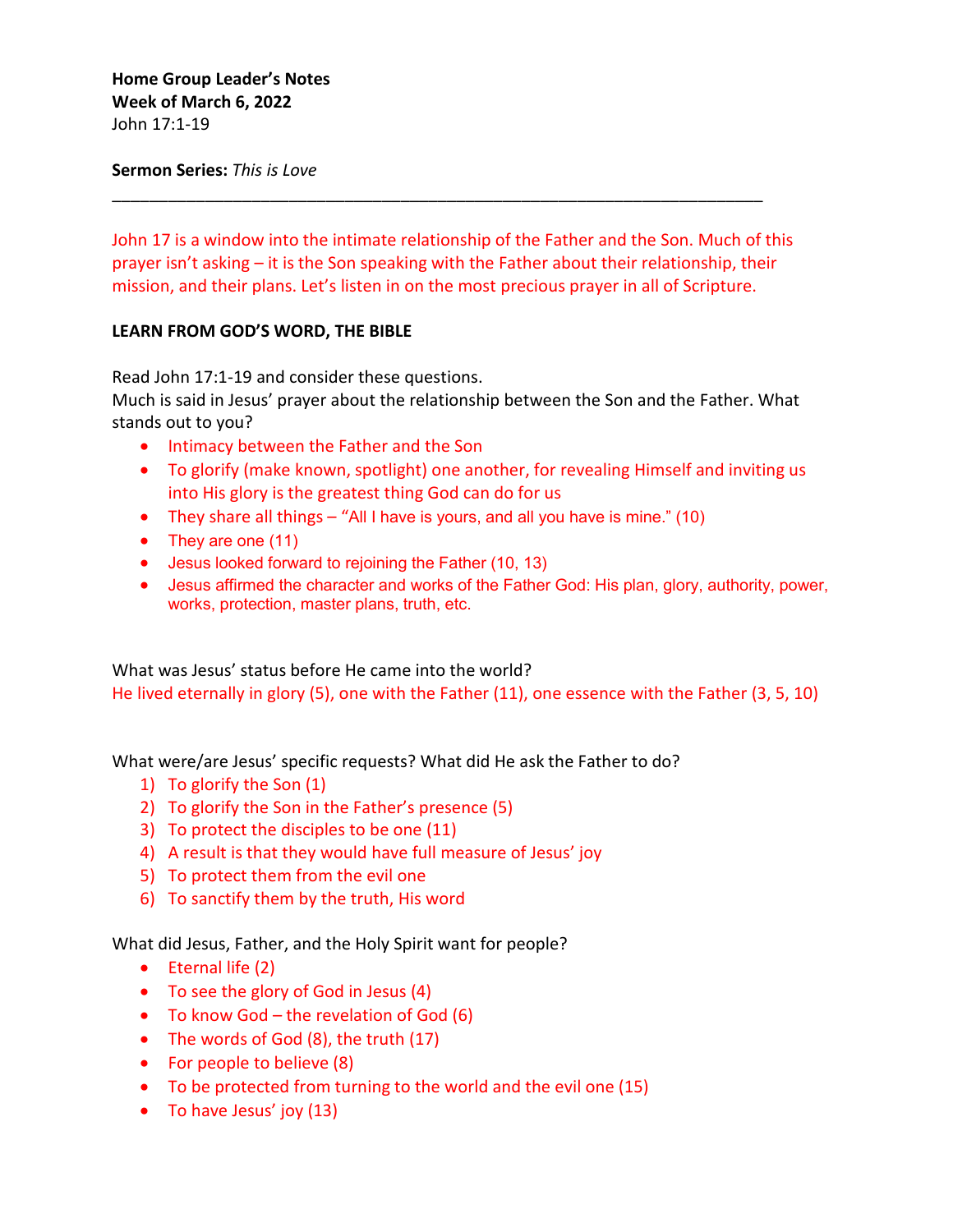In between His requests, Jesus reviewed His mission on earth. What was his mission?

- 1) To glorify the Father
- 2) To grant eternal life
- 3) To complete the work of the Father
- 4) To reveal the Father
- 5) To protect the believers
- 6) To share the Father's words

What did Jesus expect of people who believed in Him?

- To no longer be "in the world"
- To obey the Father's and Jesus' words
- To know God
- To believe that the Father sent Jesus
- To glorify Jesus
- To be one
- To have Jesus' joy
- To be sanctified
- To be sent into the world (implied, to continue Jesus' mission and works)

#### **APPLY IT THIS WEEK**

In much of this prayer, Jesus is sharing His heart – the kind of relationship He has with the Father, why He came to earth, and what He wants for us. As your read and ponder these words, what does God want you to take to heart? To dwell on this week? To follow in your purpose, words, and actions?

Are people noticing this section? More importantly, does it help us to apply? To ponder?

## **DISCUSS TOGTHER**

If someone asked, 'What does God wants for us,' how would we answer from this passage? The essence of the good news is found in the prayer of Jesus.

What do we learn about God's heart and character from this passage? How can we take this to heart? How should we respond to our amazing God?

This passage has the effect of Isaiah 6 on me – I want to fall on my knees and worship God.

Since Jesus wanted the disciples (and us) to have this prayer, what do you think God wanted us to know? To feel? To do?

So much is here. It should inspire worship, action / mission, value (that we are privileged to be included in God's revelation of Himself, joy, security, and more.